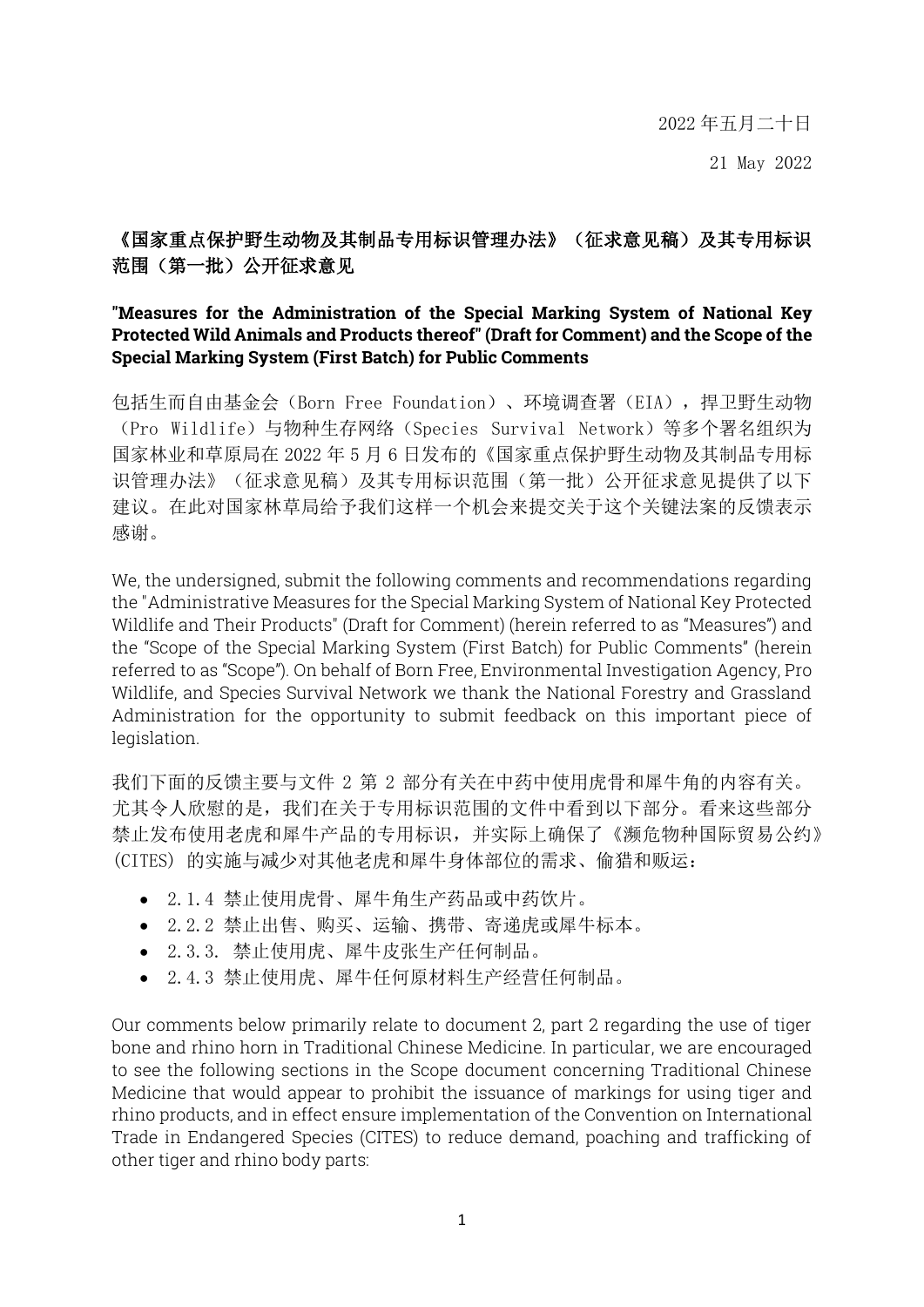- 2.1.4 It is forbidden to use tiger bones and rhino horns to produce medicines or decoction pieces or traditional Chinese medicine.
- 2.2.2 It is prohibited to sell, buy, transport, carry, or send specimens of tiger or rhinoceros.
- 2.3.3. It is forbidden to use tiger and rhino hides to produce any products.
- 2.4.3 It is forbidden to use any tiger and rhino raw products to produce and engage in any products.

1. 我们想分享一些建议,以澄清上述文本的范围,以确保它明确适用于人工繁育虎和 犀牛的标本。这可以通过添加"[…] 包括来自人工繁育的标本"来反映对范围文件文 本的修改,如下所示:

- 2.1.4 禁止使用虎骨、犀牛角生产药品或中药饮片,包括来自人工繁育的标本。
- 2.2.2 禁止出售、购买、运输、携带、寄递虎或犀牛标本, 包括来自人工繁育 的标本。
- 2.3.3. 禁止使用虎、犀牛皮张生产任何制品, 包括来自人工繁育的标本。
- 2.4.3 禁止使用虎、犀牛任何原材料生产经营任何制品,包括来自人工繁育的 标本。

1. We would like to share a few recommendations that would clarify the scope of the above text to ensure that it explicitly applies to specimens of captive bred tiger and rhino. This could be reflected in amendments to the Scope document text by adding "[…] including from captive bred specimens" as follows:

- 2.1.4 It is forbidden to use tiger bones and rhino horns to produce medicines or processed Traditional Chinese Medicine ingredients including from captive-bred and wild specimens.
- 2.2.2 It is prohibited to sell, buy, transport, carry, or send specimens of tiger or rhinoceros including from captive-bred and wild specimens.
- 2.3.3. It is forbidden to use tiger and rhino hides to produce any products *including* from captive-bred and wild specimens.
- 2.4.3 It is forbidden to use any tiger and rhino raw products to produce and deal with any products *including from captive-bred and wild specimens*.

禁止在中药中使用虎骨和犀牛角是野生动物保护的重要一步。不过,专用标识的范围 文件没有说明是否它也包括人工繁育标本。只有明确将禁令扩大到人工繁育标本,中 国才能遏制老虎及犀牛器官的需求和贸易,消除非法来源的野生动物产品进入合法贸 易的风险。注意到该措施和装用标识的范围文件实际上是执行从属于野生动物保护法 (WPL)的规定,明确禁止使用来自野生和人工繁育标本的虎骨、犀牛角和其他身体部 位需要被载入最新国务院令(如 2016 年的象牙贸易禁令<sup>1</sup>)即野生动物保护法修正案。 这的确是向前迈出的重要一步,展示了中国在生物多样性保护方面的领导地位。

Prohibiting the use of tiger bones and rhino horns in Traditional Chinese Medicine is a significant step in wildlife protection. However, the Scope document does not clarify if the prohibition applies also to captive-bred specimens. Only by explicitly extending the

<sup>1</sup> http://www.gov.cn/zhengce/content/2016-12/30/content\_5155017.htm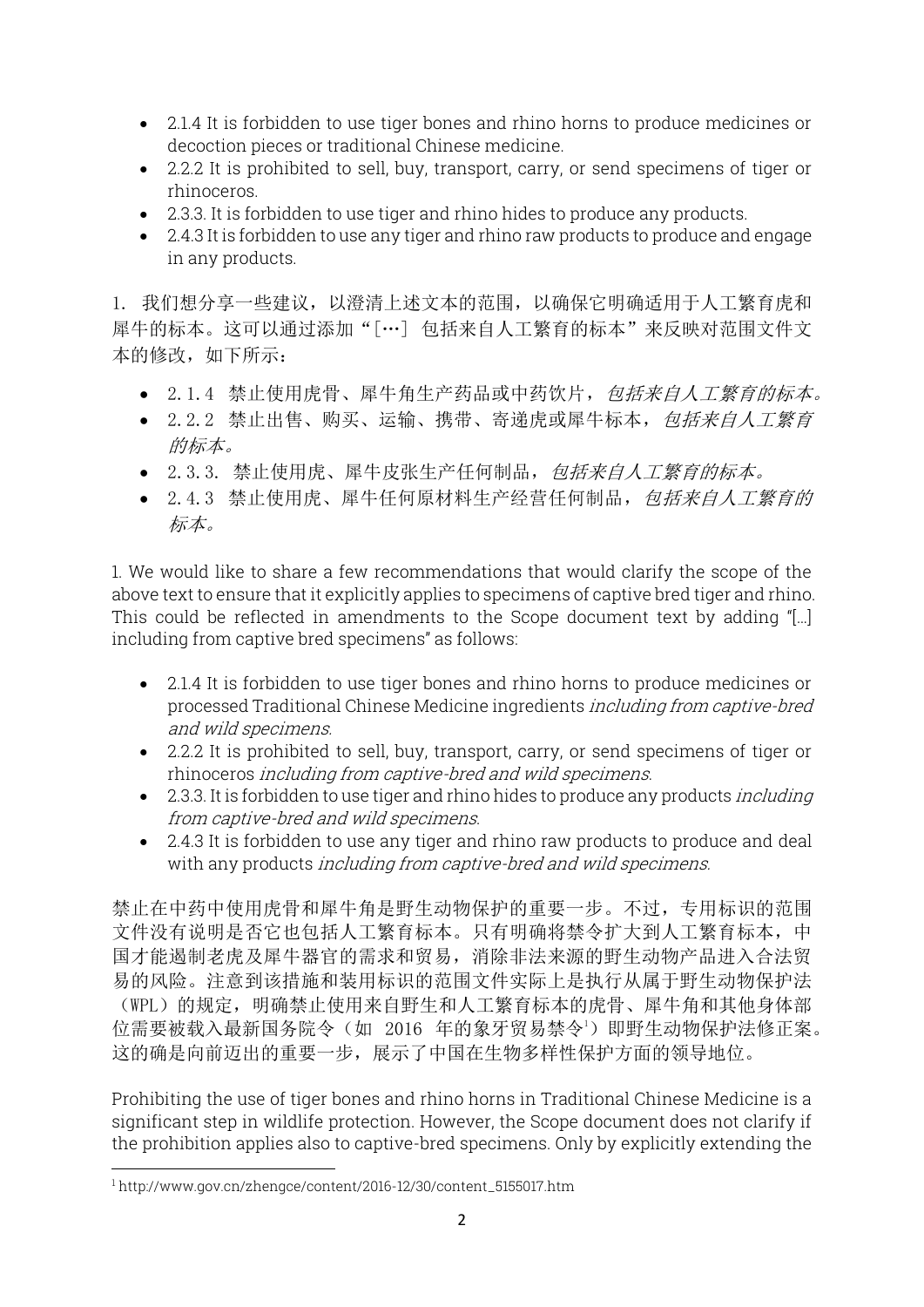ban to captive-bred specimens will China be able to curb the demand and trade in tiger and rhino parts and eliminate the risk of illegally sourced wildlife products entering the legal trade. Noting that the Measures and Scope documents are in effect implementing regulations subordinate to the Wildlife Protection Law (WPL), an unequivocal ban on the use of tiger bone, rhino horn, and other body parts from wild and captive specimens needs to be enshrined in an amendment to the WPL, a new State Council order (such as the 2016 Ivory Trade Ban<sup>1</sup>). This would indeed be a major step forward and demonstrate China's leadership in biodiversity protection.

我们记得 2018 年 11 月国务院常务副秘书长丁学东提到的"三个严禁"2, 旨在"严禁 犀牛、老虎及其副产品进出口;严禁出售、购买、运输、携带、邮寄犀牛、老虎及其 副产品;并严格禁止在医药中使用犀角和虎骨"<sup>2</sup> 虽然专用标识的范围文件是重申"三 个严禁"影响的好机会,但我们也注意到, "三个严禁"也不明确适用于人工繁育的 标本,而就在 2019 年,中国政府重申,人工繁育的虎皮可以在获得适当许可的情况 下合法交易。<sup>3</sup>,<sup>4</sup>

We recall the "three strict bans" referenced by State Council Executive Deputy Secretary-General Ding Xuedong from November 2018 which aim to "strictly ban the import and export of rhinos, tigers and their by-products; strictly ban the sale, purchase, transport, carrying and mailing of rhinos, tigers and their by-products; and strictly ban the use of rhino horns and tiger bones in medicine."<sup>2</sup> Whilst the Scope document is a good opportunity to reiterate the impact of the "three strict bans", we would note with concern that the "three strict bans" also do not explicitly apply to captive bred specimens and that as recently as 2019, the Government of China reiterated that the skins of captive-bred tigers could be legally traded with appropriate permits<sup>3,4</sup>

我们仍深感忧虑的是,2018 年国务院令"需牛和虎及其制品经营利用活动的通知"5, 允许在中药中使用人工繁育的虎骨和犀牛角,似乎仍然有效。此外,第 139 号通知 (2005 年)明确允许用人工繁育的虎骨生产药物。因此,我们建议借此机会,明确扩 大禁令范围,禁止人工繁育的老虎犀牛身体部件及制品的贸易,同时废止 2018 年国务 院令以避免混淆。我们还担心文件 1 第 3 条允许企业和个人申请豁免处理老虎和犀 牛(人工繁育和野生)。第三条 "从事野生动物保护管理、执法监督、科学研究、人 工繁育、经营利用、科普教育等活动的企业和个人,可以书面向国家林草局提出调整 意见。专用标识的范围,并根据实际情况说明相关需求和要求。"我们强烈反对为企 业和个人提供使用老虎和犀牛身体部位的豁免机会,因此建议修改第 3 条,明确禁止 提交豁免特别标签制度范围的申请。

We remain deeply concerned that the 2018 State Council Order, titled "Strictly Controlling the Operation and Utilization of Rhinoceros and Tigers and Their Products" 5 which permits the use of captive bred tiger bone and rhino horn in traditional Chinese medicine, appears to still be valid. Further, Notification No. 139 (2005) explicitly allows

<sup>2</sup> http://www.china.org.cn/china/Off\_the\_Wire/2018-11/12/content\_71941870.htm

<sup>3</sup> CITES (2019). A report on the management of Asian big cat captive facilities in China pursuant to Secretariat Notification 2018/002 from China CITES Management Authority

<sup>4</sup> https://eia-international.org/report/eia-briefing-cites-cop18/

<sup>5</sup> http://www.gov.cn/zhengce/content/2018-10/29/content\_5335423.htm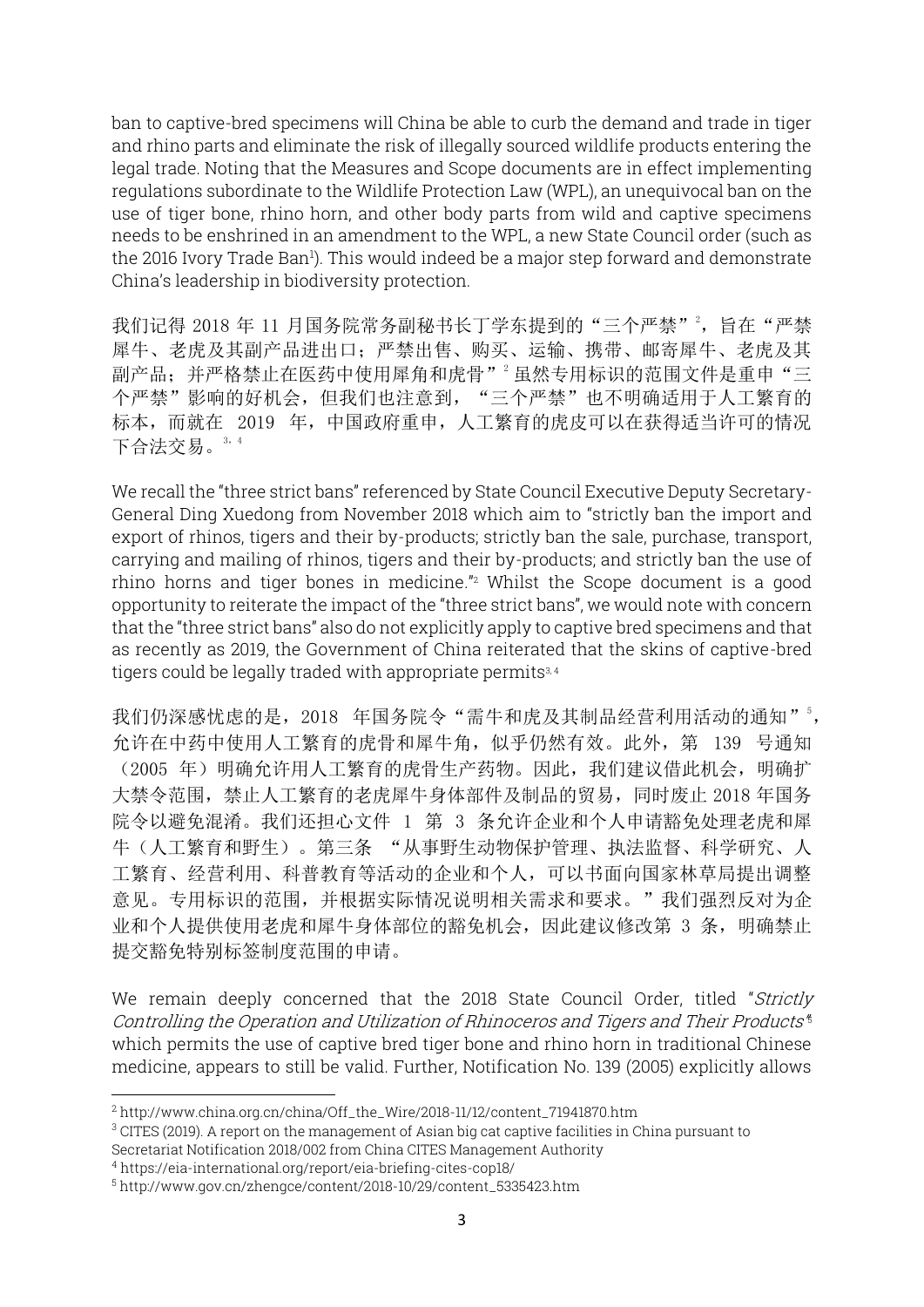the production of medicine from the bones of captive-bred tigers. We therefore recommend that this opportunity is taken to explicitly extend the scope of the prohibitions to forbid trade in parts and products of captive tiger and rhino too as well as to repeal the 2018 State Council Order to prevent contradictions. We are also concerned that Article 3 of Document 1 allows businesses and individuals to apply for exemptions to handle tigers and rhinos (both captive-bred and wild). According to Article 3: "Companies and individuals engaged in activities such as wildlife protection and management, law enforcement supervision, scientific research, artificial breeding, business utilization, and popular science education may submit written proposals to the National Forestry and Grassland Administration to adjust the scope of special signs and explain relevant needs and requirements according to the actual situation." We strongly oppose providing opportunities for businesses and individuals to obtain exemptions for the use of tiger and rhino parts, and we therefore recommend Article 3 be amended to explicitly prohibit the submission of applications for exemption to the scope of the special marking system.

总体而言,我们欢迎国家林业和草原局重申禁止在中药中使用老虎和犀牛以及禁止动 物皮、动物标本和其他身体部位贸易的努力,但呼吁国家林草局和国务院:1)借此机 会确保禁令的专用标识范围明确扩展到人工繁育的标本 2) 废止 2018 年国务院令 3) 采取新的法律措施来确保禁令。 我们希望我们的反馈有所帮助。

Overall, we welcome NFGA's efforts to reiterate the prohibition on the use of tiger and rhino in Traditional Chinese Medicine, and the prohibition on trade in skins, taxidermy specimens and other body parts, but appeal to the NFGA and the State Council to 1) take this opportunity to ensure the scope of the prohibitions explicitly extends to captive bred specimens 2) repeal the State Council order of 2018 and 3) adopt new legal measures to secure the prohibitions. We hope that our comments can be helpful.

其他建议:

Other recommendations:

1. 禁止在中药中使用某些动物还应扩大到其他被高度贩卖的物种,包括豹、穿山甲和 大象。我们欢迎国家林草局为保护中药所用动物所做的努力。我们仍然担心,尽管没 有明确记录的合法来源,但对用于药用和观赏目的的豹骨和穿山甲鳞片及其产品贸易 的持续容忍将对世界范围内这些物种产生灾难性影响。6,7因此,我们建议增加进一步 的规范,说明不得为这些物种或其产品的使用或贸易发放专用标识。

1. Prohibiting the use of certain species in TCM should also extend to other highly trafficked species, including leopards, pangolins, and elephants. We welcome NFGA's efforts to protect animals used in TCM. However, we are concerned that the ongoing tolerance of trade in leopard bone and pangolin scales and products thereof for medicinal and ornamental purposes despite the absence of a clearly documented legal source will have catastrophic impacts on these populations worldwide.<sup>6,7</sup> As such, we

<sup>6</sup> <https://eia-international.org/wp-content/uploads/EIA-Report-Smoke-and-Mirrors-Spreads-Chinese.pdf>

<sup>7</sup> <https://eia-international.org/wp-content/uploads/EIA-report-Bitter-Pill-to-Swallow-Chinese-spreads.pdf>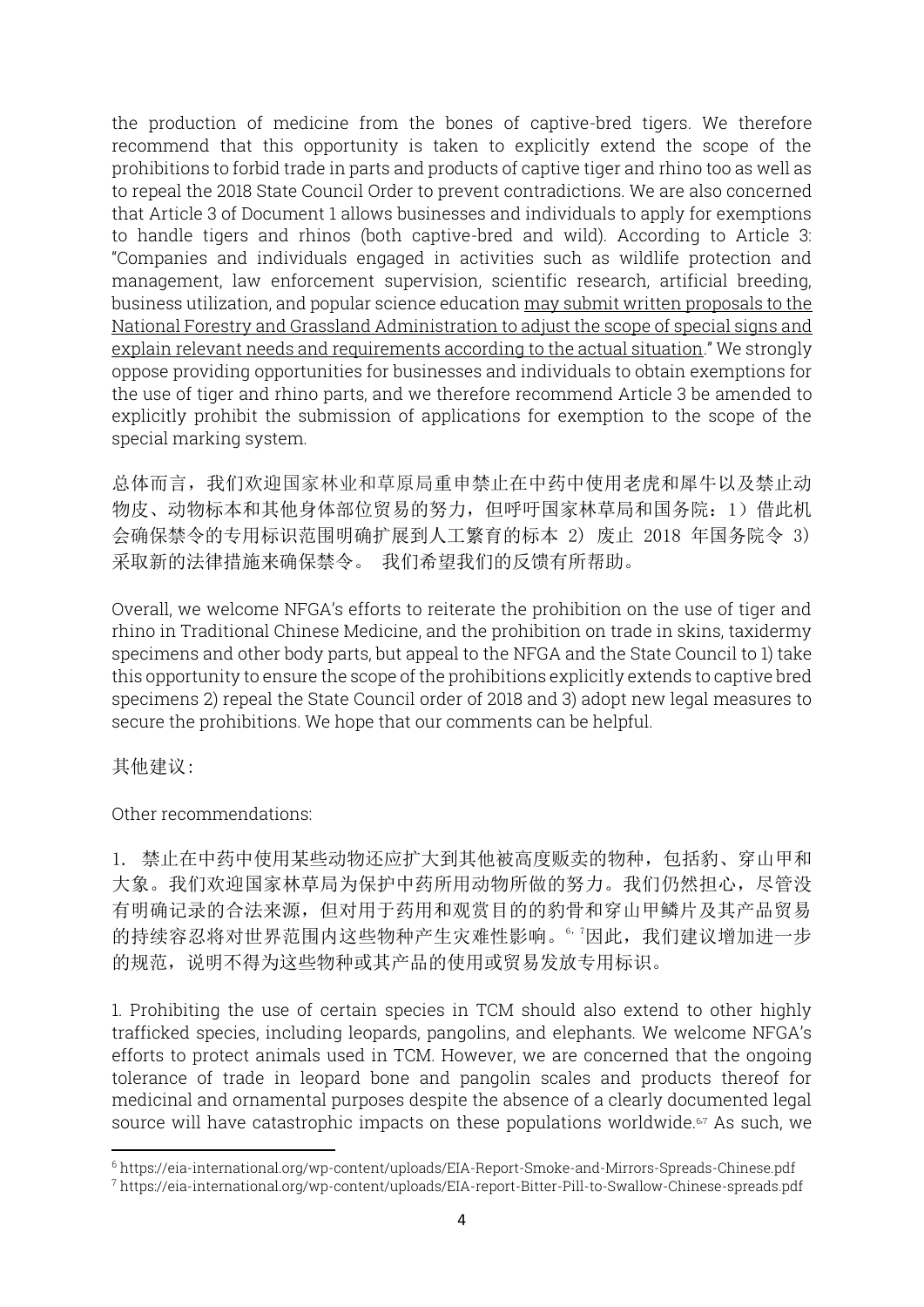recommend adding further specifications to state that special labels may not be issued for use or trade of these species or the products thereof'.

2. 如果通过,实施条例将使企业能够自我监管。在这方面,我们想强调行业利益相关 者如何滥用许可证和标识系统以及如何不能依靠行业来防止腐败和欺诈风险的例子。 例如,北京野生动物和自然保护区办公室原负责人王民中因将野生动物产品登记为合 法库存及批准贸易许可证而被逮捕。他收受贿赂以获得行政许可和保护物种的贸易。 2020年10月,他以贪污罪名被判处有期徒刑13年,并处罚金80万元。 与王民中有 关联的是北京同仁堂集团原总经理高振坤,他因涉嫌在 2021 年获得穿山甲鳞片和赛加 羚羊角销售许可证而被开除党籍、入狱和罚款。<sup>9</sup> 根据参与该行业的动物标本剥制师 和贸易商的证词,现有的人工繁育虎皮许可证制度已被滥用并导致非法获取标本及其 他身体部位的无证贸易。<sup>10</sup>因此,我们不鼓励任何依赖行业利益相关者自我监管的标识 系统,并希望国家林草局严格检查使用专用标识许可证的单位和个人。

2. If adopted, the implementing regulations would enable businesses to self-regulate. In this regard, we would like to highlight examples of how industry stakeholders have abused permit and marking systems and how the industry cannot be relied upon to prevent corruption and fraud risks. For example, Wang Minzhong, the former head of the Beijing wildlife and nature reserve office was caught registering wild animal products as legal stockpiles, including approving trade permits. He accepted bribes to obtain administrative approvals and trade in protected species. In October 2020 he was charged with corruption, sentenced to 13 years in prison, and fined 800,000 RMB.<sup>8</sup> Linked to Wang Minzhong is Gao Zhenkun, the former general manager of Beijing Tong Ren Tang Group who was fired from the Party, jailed, and fined for corruption linked to obtaining sale permits for pangolin scales and saiga horn in 2021.<sup>9</sup> There are multiple ways in which the existing permit system for the skins of captive bred tigers has been abused to enable the trade in illegally acquired specimens and unlicensed trade in other body parts, as per the testimony of the taxidermists and traders involved in the industry.<sup>10</sup> We therefore discourage any marking system that is reliant on industry stakeholders to self-police and encourage NFGA to strictly inspect the companies and individuals using the marking permits.

3. 为确保严格执法,法规应尽可能明确。我们担心由于实用性问题,专用标识的系统 未涵盖野生动物的非包装原材料,并且没有包含描述如何控制非包装原材料贸易的信 息。在少量交易中药成分的情况下,这可能会使执法复杂化。因此,我们建议在措施 范围内明确禁止非包装野生动物原材料的贸易。

3. To ensure strict law enforcement, the regulations should be as explicit as possible. We are concerned that non-packaged raw materials of wildlife are not covered by the special marking system due to practicality issues and that no information is included that describes how the trade in non-packaged raw materials is to be controlled. This could

<sup>8</sup> https://eia-international.org/report/rotten-to-the-core-how-to-tackle-the-corrupt-networks-facilitatingwildlife-and-forest-crime/

<sup>9</sup> http://www.cb.com.cn/index/show/zj/cv/cv135140381268

<sup>10</sup> https://eia-international.org/wp-content/uploads/EIA-Hidden-in-Plain-Sight-Chinese-lang-version-FINAL1.pdf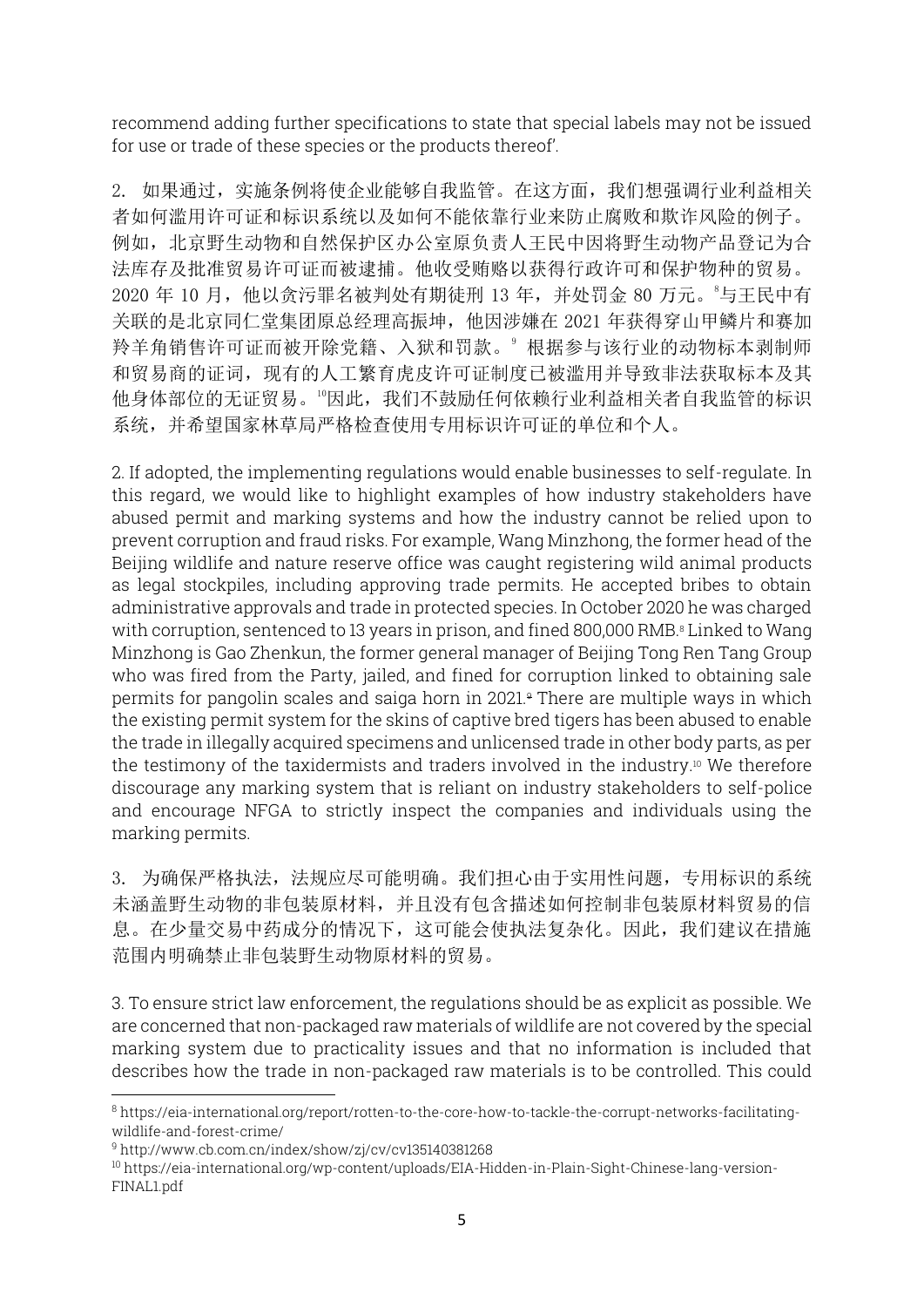complicate law enforcement in cases where TCM ingredients are traded in small amounts. We therefore recommend that an explicit prohibition on trade in nonpackaged raw materials of wildlife is included within the Scope of the Measures.

4. 除了上述评论外,我们还对范围内的鹦鹉物种(鹦鹉形目)和爬行动物的拟议清单 感到担忧。我们不明白制定这些清单的实际标准。我们注意到,鹦鹉物种的名单包括 红领绿鹦鹉及和和尚鹦鹉等物种,它们是许多国家已建立的引入种群的常见物种,另 外也包括被列 CITES 附录 I 的非洲灰鹦鹉, 已被国际自然保护联盟(IUCN)<sup>11</sup>评估为濒危 物种,并受到一些国家洗钱和出售野外捕获物并人工繁育非法贸易的持续压力。<sup>12</sup>

4. In addition to the foregoing comments, we have concerns about the proposed lists of parrot species (Psittaciformes) and reptiles under the Scope. We do not understand what criteria were used to develop these lists.

We note that the list of parrot species includes species such as *Psittacula krameri* and Myiopsittaca monachus, which are common species with established introduced populations in many countries, but also includes Psittacus erithacus, which is listed on CITES Appendix I, has been assessed as Endangered by the International Union for Conservation of Nature (IUCN) $n_1$  and is the subject of intense ongoing pressure from illegal trade including laundering of specimens through a number of countries and sale of wild-caught specimens as captive bred.<sup>12</sup>

此外,最近分类学修订了名单上的另一个物种折衷鹦鹉,将其分为四个物种,其中一 个桑巴岛折衷鹦鹉已被列为濒危物种, "由于宠物贸易的诱捕和选择性伐木造成的栖 息地退化加上数量本来稀少,情况正在恶化"13

In addition, *Eclectus roratus*, another species on the list, has recently been subject to taxonomic revision dividing it into four species, one of which, the Sumba Eclectus (Eclectus cornelia), has already been classified as Endangered "due to its small population size which is believed to be declining due to trapping for the pet trade and habitat degradation caused by selective logging"<sup>13</sup>

同样,爬行动物的名单包括辐纹陆龟 ,它也被列入 CITES 附录 I,并被 IUCN 评估 为极度濒危。对该物种的威胁包括收集国际野生动物贸易。14,15

Similarly, the list of reptiles includes Astrochelys radiata, which is also listed on CITES Appendix I and has been assessed as Critically Endangered by the IUCN. Threats to the species include collection for the international wildlife trade.<sup>14 15</sup>

如果这些物种的商业使用和贸易在中国合法化,中国对在野外捕获的繁殖物种巨大需 求可能会危及野生种群,并鼓励野生抓捕的非法和不可持续贸易。

<sup>11</sup> https://www.iucnredlist.org/species/22724813/154428817

<sup>12</sup> https://cites.org/sites/default/files/eng/cop/17/prop/060216/E-CoP17-Prop-19.pdf

<sup>13</sup> https://www.iucnredlist.org/species/155072216/155087823#assessment-information

<sup>14</sup> https://www.iucnredlist.org/species/9014/12950491

<sup>15</sup> https://turtlesurvival.org/massive-radiated-tortoise-seizure/